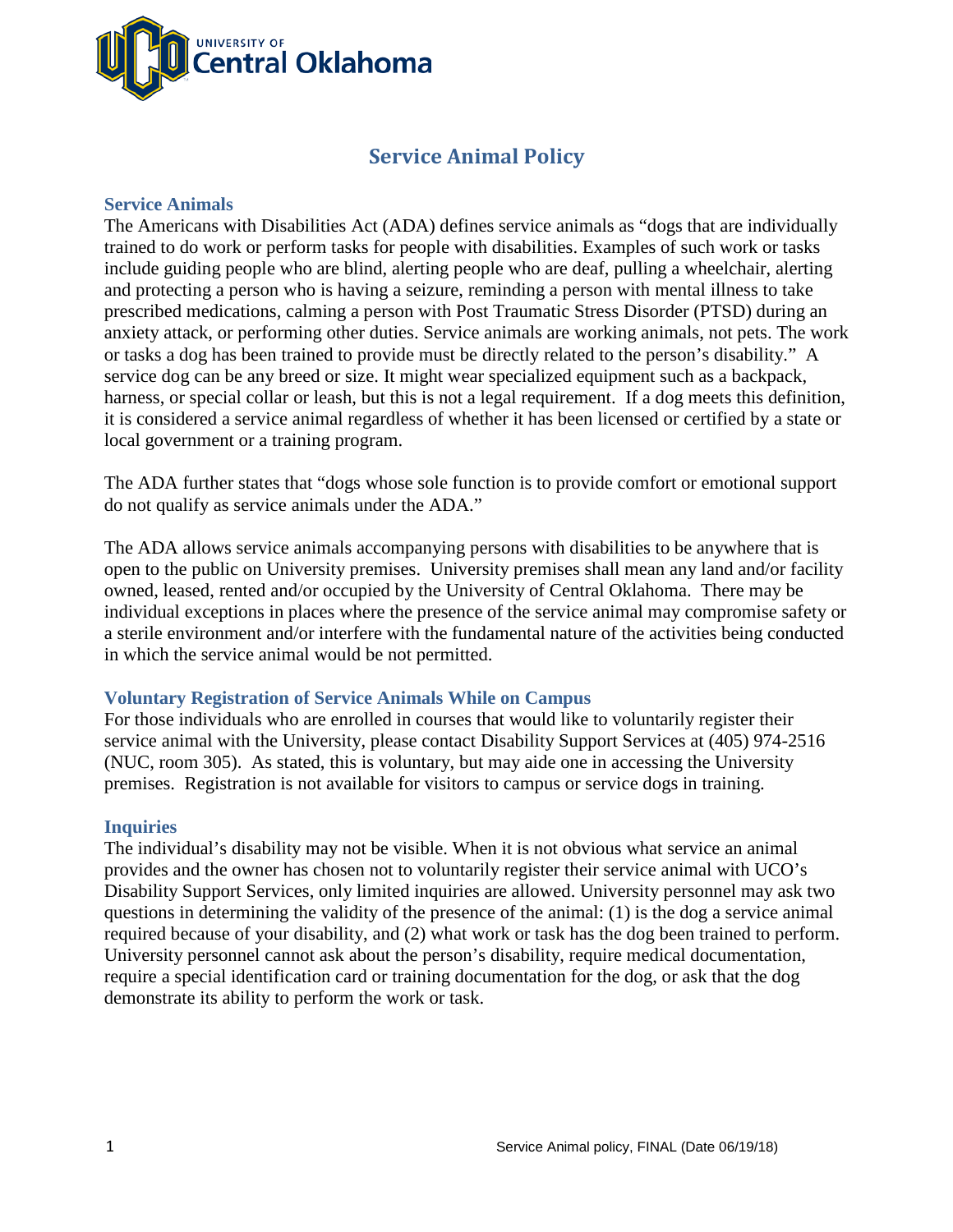

# **Requirements of Service Animals and their Owners**

- 1. The animal cannot pose a direct threat to the health and safety of persons while on the University's premises.
- 2. Local ordinances regarding animals apply to service animals, including requirements for immunization, licensing, noise, restraint, and at-large animals.
- 3. The owner must be in full control of the animal at all times. Under the ADA, service animals must be harnessed, leashed, or tethered, unless these devices interfere with the service animal's work or the individual's disability prevents using these devices. In that case, the individual must maintain control of the animal through voice, signal, or other effective controls.
- 4. The owner is responsible for cleaning up the animal's waste and fluids and disposing of such in outside trash containers only. Waste disposal via University plumbing is prohibited. The owner should always carry equipment sufficient to clean up and properly dispose of the animal's waste and fluids. Owners who are not physically able to pick up and dispose of the animal's waste and fluids are responsible for making all necessary arrangements for assistance. The University is not responsible for these services. Additionally, the animal is not to be bathed or its cage/crate, or bedding cleaned using University Housing or University facilities.
- 5. The owner is liable for damage caused by the animal.
- 6. The owner is responsible for instructing others on appropriate interactions with the animal and setting clear expectations.

## **Exclusions**

A service animal may be excluded from any authorized area and its owner may be subject to disciplinary action if, including, but not limited to:

- The service animal displays aggressive or disruptive behavior or noises and effective action is not taken to control it; unless said noise/behavior(s) are part of the needed disability service to the owner;
- The service animal is not housebroken;
- The service animal poses a direct threat to the health and safety of others;
- The service animal is not in good health, well-groomed, or cared for;
- The service animal infringes inappropriately into other's personal space;
- The owner intentionally uses the service animal to block identified fire/emergency exits.

NOTE: In the event that restriction or removal of a service animal is determined to be necessary, every effort will be made to assure that the individual still has access to the programs, services, or activities of the University without the animal.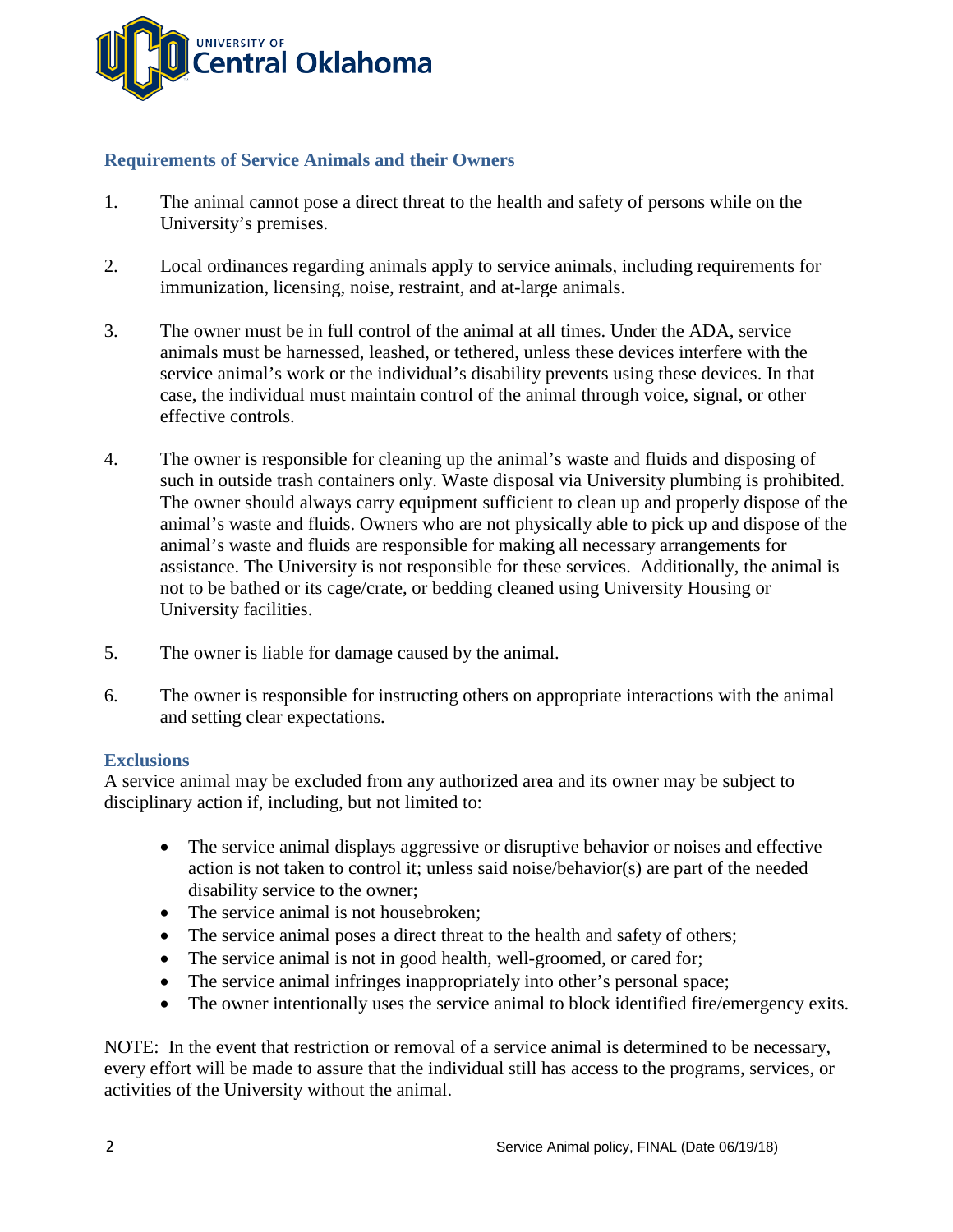

# **Service Dog in Training (7 O.S. § 19.1)**

"Any dog trainer from a recognized training center when in the act of training guide, signal, or service dogs shall be entitled to have with him or her a guide, signal, or service dog specially trained or being trained for that purpose, without being required to pay an additional charge … but shall be liable for any damage done to the premises by such dog."

Because Oklahoma state law does not clarify further its use of the term "in training", the University has established policy, based on accepted practices suggested by Assistance Dogs International (ADI). A service dog in training (generally 15-18 months old) is a dog, accompanied by its trainer from a recognized training center that is undergoing individual training to provide specific disability-related work or service for an individual with a disability. This does not include obedience training or socialization of puppies who may later become service animals. Thus, generally only adult dogs are recognized as being "in training" to provide disability-related work or service, and only after they have completed an earlier period of socialization (i.e. obedience training, being housebroken, getting acclimated to public places and every day activities as pets). As service dogs in training in Oklahoma are only given access rights when accompanied by a trainer from a recognized training center, they generally cannot be in-residence in University Housing, nor be present in other areas of campus except those places where all students are welcome. Puppies who are being raised/trained in preparation for participating in formal service animal training generally are not permitted in University Housing or on campus except where pets are allowed.

# **Definitions Relevant to Service Dogs in Training**

- "Physically handicapped person" means any person who has a physical impairment which severely and permanently restricts mobility of two or more extremities, or who is so severely disabled as to be unable to move without the aid of a wheelchair;
- "Guide dog" means any dog that is specially trained to guide a blind person;
- "Service dog" means any dog individually trained to the physically handicapped person's requirements; and
- "Signal dog" means any dog trained to alert a deaf or hard-of-hearing person to intruders or sounds.

## **Service Animals in Residence in University Housing**

Sufficient notice of the intent of an individual with a disability planning to have a service animal in University Housing must be given to Disability Support Services at (405) 974-2516 (NUC, room 305) so that appropriate arrangements regarding placement, roommates, etc. can be made. Service animals residing in University Housing are subject to the University's Housing Service Animal and Emotional Support Animal Agreement Form. Registration is not available for visitors to campus.

## **University Employee Service Animal Information**

Please refer to the [Americans with Disabilities Act Policy Statement](http://sites.uco.edu/administration/policies-and-procedures1/policy-files/americans_with_disabilities_act_policy_statement.pdf) maintained by UCO's Human Resources.